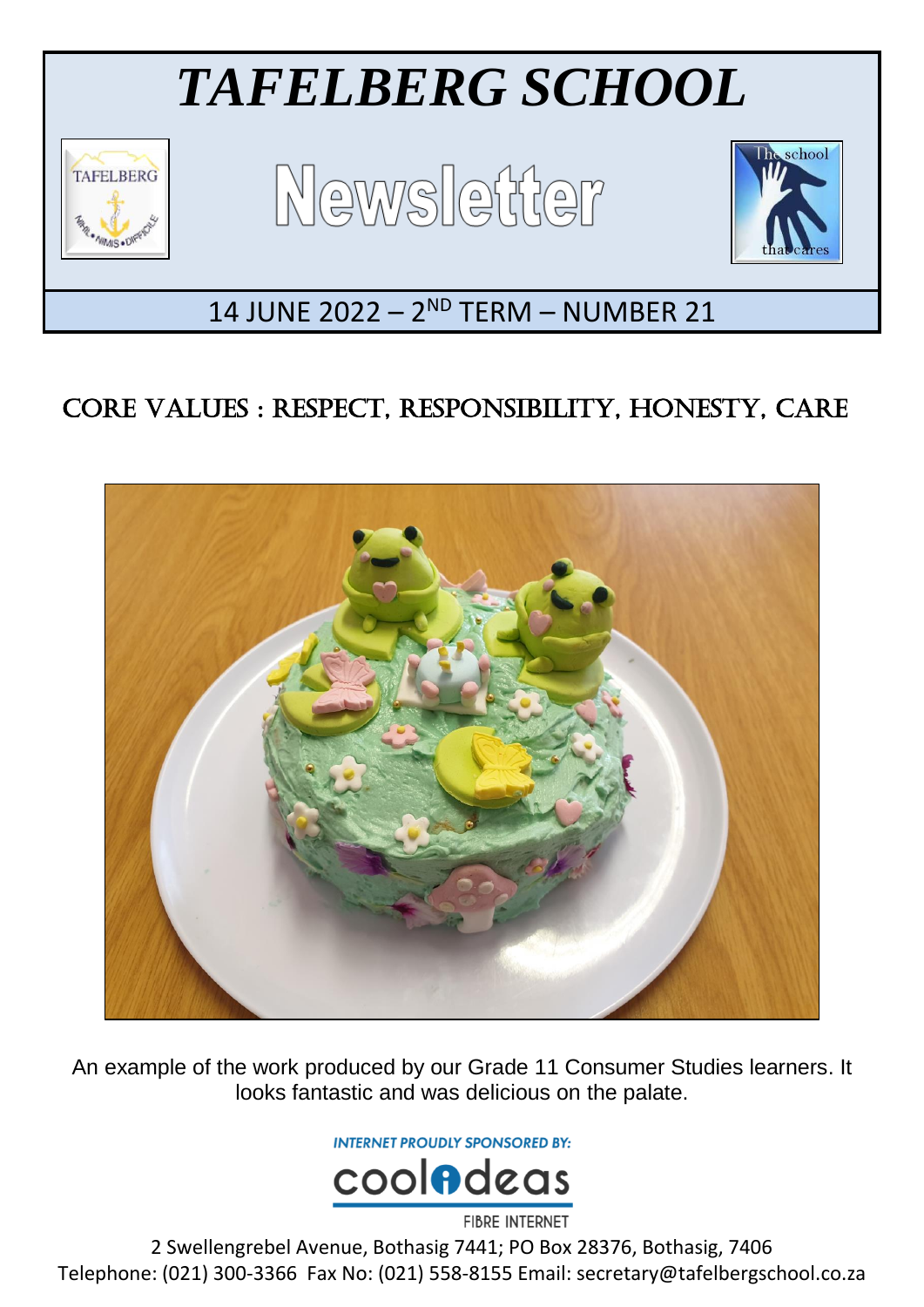#### Dear parent / guardian

The Test Series is now well underway and is progressing well from an organizational point of view. Please ensure your child continues to prepare properly for these important SBAs, which will contribute to whether they meet the promotion requirements or not, at the end of this year. The teachers have worked hard to prepare them properly, and they now have to do their bit … study and prepare properly. Please be reminded that learners are not permitted to stay at home on days they do not write – teachers are providing help and assisting learners to complete PATs on these days. The school will inform you via its official communication channels of any changes to school times etc. Furthermore, remember that learners must write the assigned SBA on the assigned day as per the Assessment timetable provided to all learners and parents – one further opportunity to write a missed SBA will only be considered if the learner has a valid reason for being absent i.e. booked off ill by a doctor. We wish our learners well for

the remainder of this Test Series.

#### **NB INFORMATION**

#### **1. NB Dates 2022**

- 16 June Holiday Youth Day
- 17 June Holiday School holiday
- 23 June Tafelberg School Open Day for prospective parents/learners @ 1:30pm
- 24 June End of Term 2: school closes @ 11am
- 24 June Academic Reports will be issued to Junior school learners
- 19 July Start of Term 3
- 22 July Term 2 Academic Reports to be issued to all high school learners
- 08 Aug Holiday
- 09 Aug Holiday
- 02 Sept Casual Day PTA fundraiser

#### **2. School fees 2022**

Tafelberg is a Section 21 fee-paying school, and the SA Schools Act thus places a duty on the SGB to collect such school fees from all parents as agreed upon at the parent AGM. The Budget and school fees for 2022 were voted on at the parent AGM on the 17 November 2021. The Budget and school fee increase was tabled and accepted by unanimous parent vote at the AGM, as were certain resolutions.

| <b>TIER</b>                  | <b>FEE PER MONTH</b><br>(11 months) | <b>FEE: ANNUAL AMOUNT</b> |
|------------------------------|-------------------------------------|---------------------------|
| Grade $1 + 2$                | R <sub>2</sub> 140-00               | R23 540-00                |
| 2. Grades $3,4,5 + 10,11,12$ | R <sub>2</sub> 100-00               | R23 100-00                |
| 3. Grades 6, 7, 8, 9         | R <sub>1</sub> 940-00               | R21 340-00                |

- First Debit Order run : 1<sup>st</sup> working day of each month
- Fees are paid over 11 months, starting January 2022 (for 2022 fees only)
- Exemptions and non-payment of fees are dealt with as per legislation and school policy
- All enquiries regarding payment of school fees and exemptions must be directed only to Mrs M Vicentini @ 021 558 2405 or [bursar@tafelbergschool.co.za](mailto:bursar@tafelbergschool.co.za)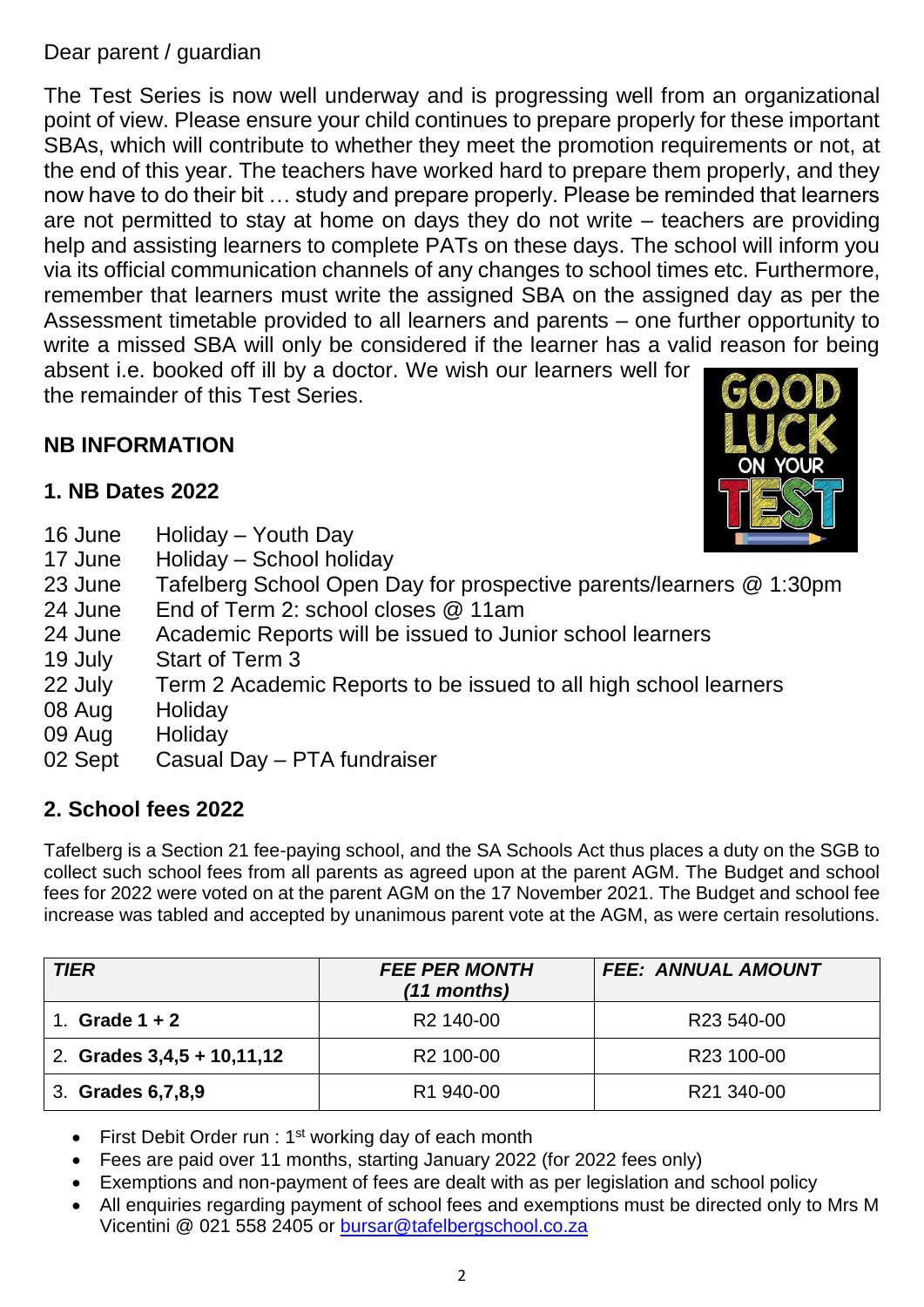#### **GENERAL NEWS**

#### **1. Learner vaccinations**

The DBE has informed the WCED that all schools will be utilised as Covid-19 vaccination sites for all staff, and learners of 12 years and older.

The vaccination of learners, however, *will only be carried out with the consent of parents/guardians*. Furthermore, this will not happen during this assessment period. When the time comes for the implementation of this instruction, we will send out consent forms to all parents with children of 12 years and older.

#### **2. School uniform**

Please note that the concession of wearing of "civvies" for birthdays does not apply during writing of formal SBAs i.e. during formal test and exam periods.

Reminder to parents of senior school learners. Blazers must be worn properly. Learners cannot wear a "civvies" padded jacket in place of a blazer. Thermal vests/T-shirts, plain navy blue V-neck jersey and/or school fleece tops may be worn underneath the blazer in winter. The school winter jacket or the "Dri Mac" (navy blue/black) may be worn over the blazer when it rains. Please ensure your child is wearing his/her uniform properly. Checks will be done as from Term 3. Thank you for your support and co-operation.

Furthermore, please ensure you mark all your child's uniform items clearly, so that "lost" items can be returned to the rightful owner.

#### **3. PTA**

Your PTA needs your continued support if they are going to be successful this year. Assist these moms and dads with achieving their goals for the year.



Term 3:

- 26th July 2022 PTA meeting 6pm in the music room
- 2nd September 2022 Casual Day fundraiser

Second-hand uniform items:

• Please donate any "pre-owned" uniform items. Any queries regarding second hand clothing, please contact Shirley Ashbolt 083 278 3618

#### *Reminders*:

- Please keep sending in your waste paper.
- *Keep swiping* your "My School Card" and "Makro Card"…..every swipe counts.
- Please link your Builders Warehouse Cards to your My School Card
- Please use your networks to obtain donations of trees, brick pavers, benches etc. Contact person at school - Mr C la Cock (021 300 3366)
- All PTA queries can be sent to Leigh-Ann Stokell at [tafelbergpta@gmail.com](mailto:tafelbergpta@gmail.com) or on 082 927 2544.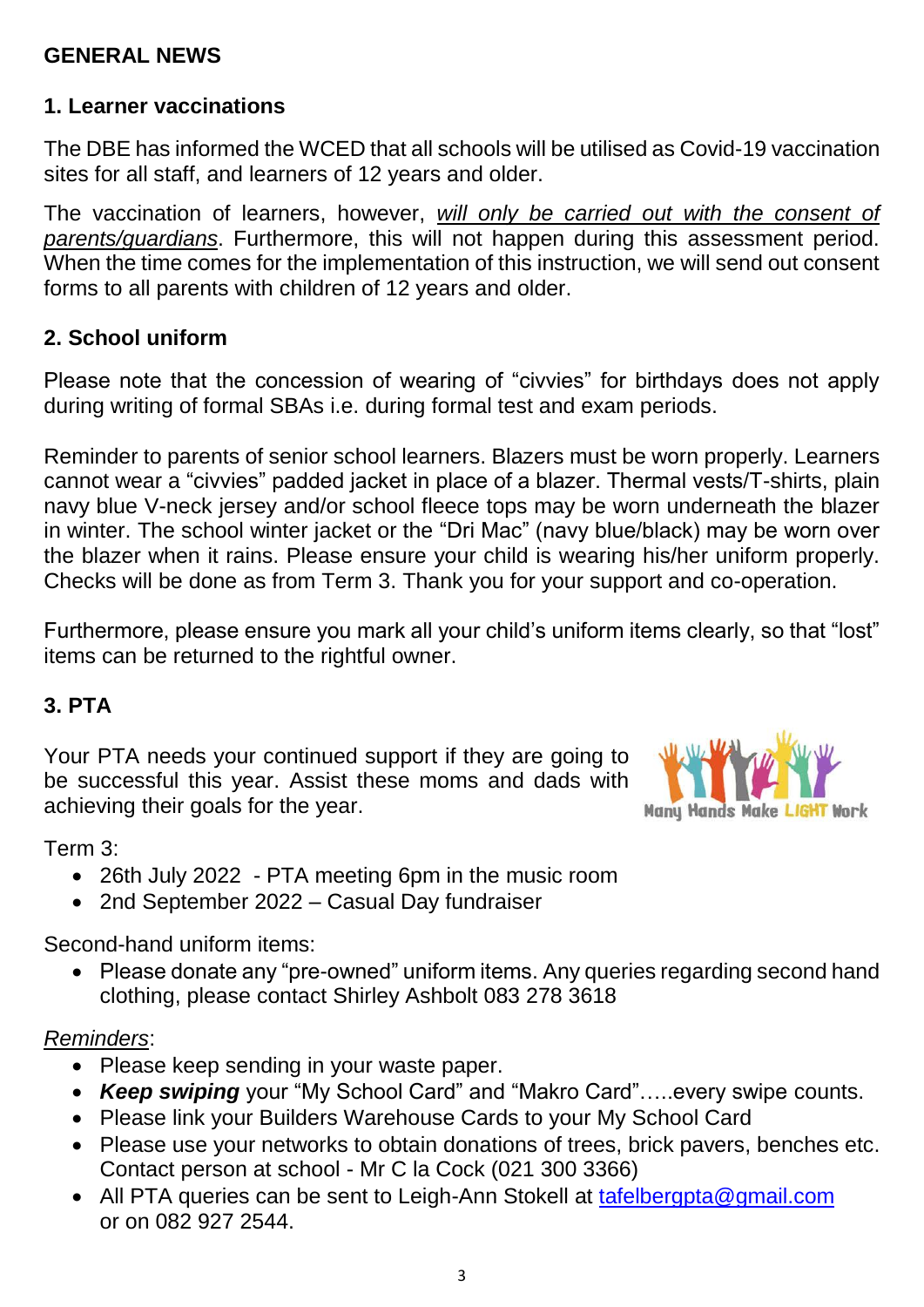### **4. Covid measures at Tafelberg**

- Parents must screen their children prior to sending them to school. If a child is unwell or shows any of the symptoms associated with COVID-19, parents must keep their child at home and consult a health official if necessary.
- If a learner presents with COVID-19 symptoms at the school, the learner will be isolated and the parents will be contacted to collect the learner immediately.
- The proper wearing of masks (not "buffs") within the school building (i.e. corridors, classrooms, hall etc.) is still mandatory.
- Learners, educators, staff and visitors are not required to wear masks in open public spaces (e.g. car park, fields, outside play areas, swimming pool area)
- Learners, staff and visitors to the school will no longer be screened. However, on entering the school building a mask must be worn and hands sanitized.
- Learners continuously disregarding the mask rule, will be sent home, for the safety of those at school.
- Staff showing symptoms should stay at home if unwell and seek medical advice if necessary.
- Learners and staff testing positive, should isolate for the required period.
- The one metre physical distancing rule in outdoor places also no longer applies at schools.
- No parents nor visitors will be allowed entry to the school before 9am, without an appointment.
- The gate will be opened at 7:30am and will be locked at 8:00am. Learners who are late, are to wait at the learner gate (as in the past). They will be allowed in once the front office is ready to receive them.



#### **5. Reminders**

- $\bullet$  High school tracksuits only on Thursdays in the high school
- Please remember to wash the school tracksuit and PE uniform in COLD water only, in order to prevent the colours from running.
- Please ensure your child's name appears on all school uniform items.
- The clothing store for **new items** will be open on Mondays, Wednesdays and Thursdays from 8am to 9am. Orders may be placed via email efisher@tafelbergschool.co.za and payments should be made via EFT.
- Should you *not want* your child's photograph to appear in the Newsletter and or annual School Magazine, please inform the school ASAP.
- The school in no way endorses any product, service or entity (nor any claim made by them) advertised in this Newsletter.